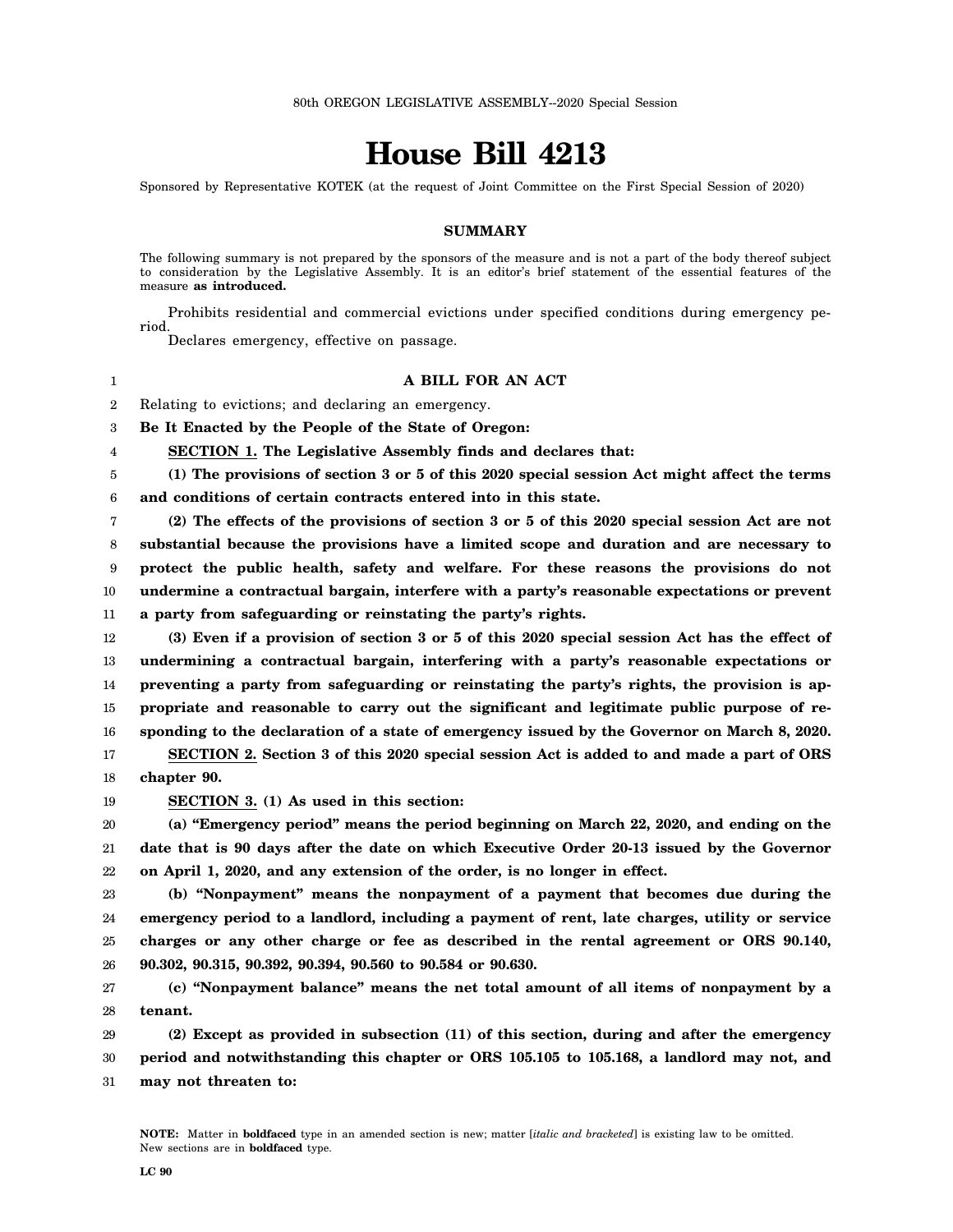## HB 4213

1 2 3 4 5 6 7 8 9 10 11 12 13 14 15 16 17 18 19 20 21 22 23 24 25 26 27 28 29 30 31 32 33 34 35 36 37 38 39 40 41 42 43 44 **(a) Deliver a notice of termination of a rental agreement based on a tenant's nonpayment balance; (b) Initiate or continue an action under ORS 105.110 to take possession of a dwelling unit based on a notice of termination for nonpayment delivered on or after March 22, 2020; (c) Take any action that would interfere with a tenant's possession or use of a dwelling unit based on a tenant's nonpayment balance; (d) Assess a late fee or any other penalty on a tenant's nonpayment balance; or (e) Report a tenant's nonpayment balance as delinquent to any consumer credit reporting agency. (3) Notwithstanding ORS 90.220 (9), before applying payments received from a tenant to a tenant's nonpayment balance, a landlord shall first apply the payments, in the following order, to: (a) Rent for the current rental period; (b) Utility or service charges; (c) Late rent payment charges; and (d) Fees or charges owed by the tenant under ORS 90.302 or other fees or charges related to damage claims or other claims against the tenant. (4) During the emergency period, a landlord may provide a written notice to a tenant stating that the tenant continues to owe any rent due. The notice must also include a statement that eviction for nonpayment is not allowed before the date that is 90 days after the date on which Executive Order 20-13 issued by the Governor on April 1, 2020, and any extension of the order, is no longer in effect. (5) During the emergency period, a landlord may not deliver a termination notice under ORS 90.427 (3)(b) or (c)(B), (4)(b) or (c), (5) or (8)(a)(B) or (b)(B) and may not file an eviction action under ORS 105.110 for a notice given by a landlord under ORS 90.427 (3)(b) or (c)(B), (4)(b) or (c), (5) or (8)(a)(B) or (b)(B). (6) Following the emergency period, a tenant with an outstanding nonpayment balance has a 90-day grace period to pay the outstanding nonpayment balance. (7) Following the emergency period, a landlord may deliver a written notice to a tenant that substantially states: (a) The date that the emergency period ended; (b) That if rents and other payments that come due after the emergency period are not timely paid, the landlord may terminate the tenancy; (c) That the nonpayment balance is still due and must be paid; (d) That the tenant will not owe a late charge for the nonpayment balance; (e) That the tenant is entitled to a 90-day grace period to repay the nonpayment balance; (f) That within a specified date stated in the notice given under this subsection that is no earlier than 14 days following the delivery of the notice, the tenant must pay the nonpayment balance or notify the landlord that the tenant intends to pay the nonpayment balance by the end of the 90-day grace period described in subsection (6) of this section; (g) That failure of a tenant to give notice to the landlord of utilization of the grace period described in subsection (6) of this section may result in a penalty described in subsection (10) of this section; and (h) That rents and other charges or fees that come due after the emergency period must**

45 **be paid as usual or the landlord may terminate the tenancy under ORS 90.392, 90.394 or**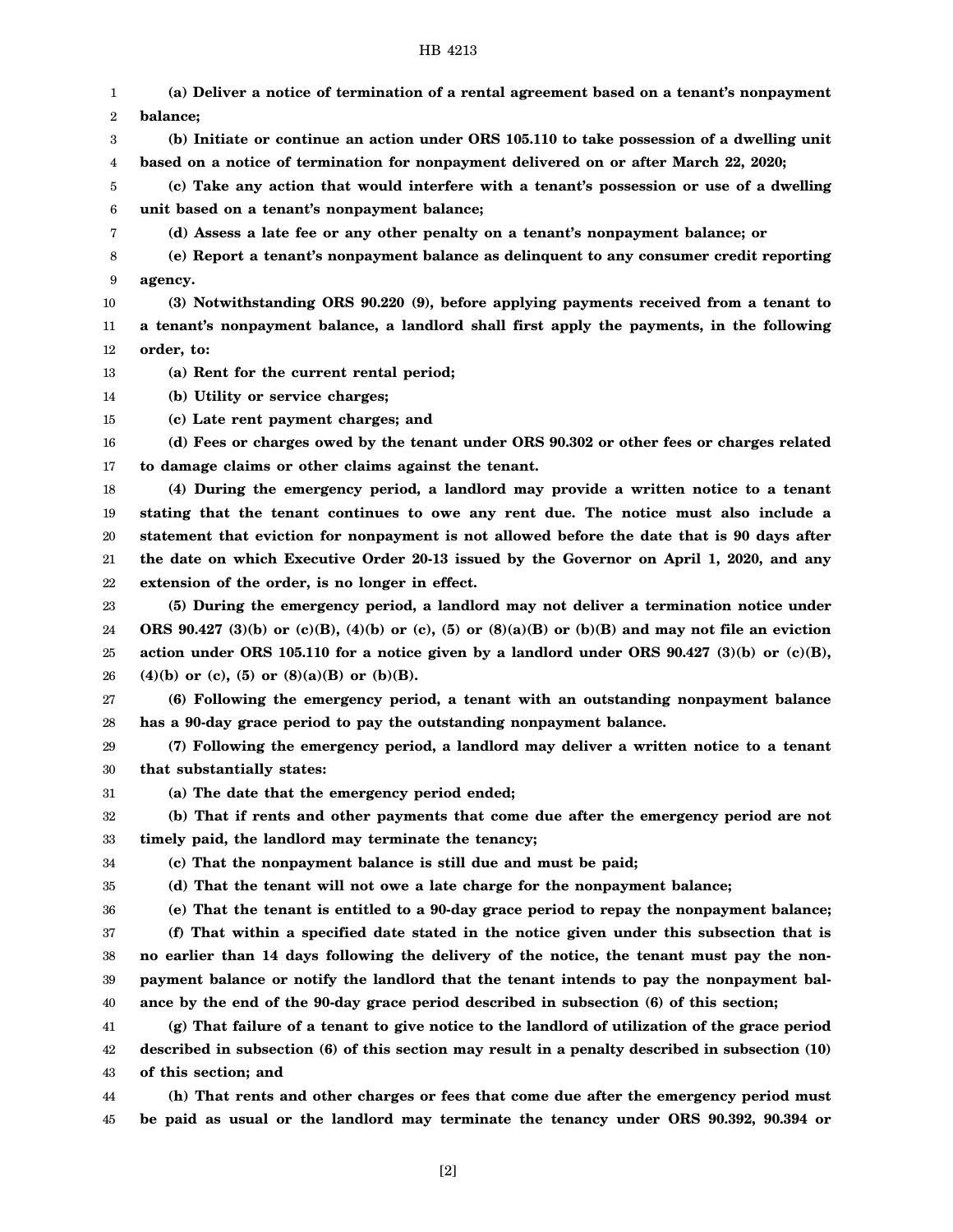1 **90.630.**

2 3 4 5 **(8)(a) A tenant who has an outstanding nonpayment balance as of the date listed on the landlord's notice as described in subsection (7)(f) of this section must notify the landlord of the tenant's intention to use the grace period described in subsection (6) of this section to pay the nonpayment balance.**

6 7 8 **(b) The tenant's notice under this subsection must be actual notice described in ORS 90.150 or notice given by electronic means, and must be given to the landlord by the date given in the landlord's notice as described in subsection (7)(f) of this section.**

9 10 11 **(9) The landlord's notice described in subsection (7) of this section may offer an alternate voluntary payment plan for payment of the nonpayment balance, but the notice must state that the alternate payment plan is voluntary.**

12 13 14 **(10) A tenant's failure to give the notice required by subsection (8) of this section to a landlord entitles the landlord to recover damages equal to 50 percent of one month's rent following the grace period.**

15 16 17 18 19 **(11) If, within the time period allowed under a notice from a landlord under subsection (7)(f) of this section, a tenant does not provide actual or electronic notice to the landlord that the tenant intends to pay the nonpayment balance by no later than the end of the 90-day grace period described in subsection (6) of this section, subsection (2) of this section does not apply.**

20 21 22 **(12) If a landlord violates this section, a tenant may obtain injunctive relief to recover possession or address any other violation of this section and may recover from the landlord an amount up to three month's periodic rent plus any actual damages.**

23

**(13) ORS 90.412 does not apply to a landlord that accepts a partial rent payment.**

24 25 26 27 28 **(14) A landlord may not deliver a termination notice under ORS 90.427 (3) to (8) and may not file an eviction action under ORS 105.110 for a notice given by a landlord under ORS 90.427 (3) to (8). If the first year of occupancy would end during the emergency period, for the purposes of ORS 90.427, the "first year of occupancy" means a period lasting until 30 days following the emergency period.**

29 30 31 **SECTION 4. Section 3 of this 2020 special session Act is repealed on the date that is 180 days after the date on which Executive Order 20-13 issued by the Governor on April 1, 2020, and any extension of the order, is no longer in effect.**

32

**SECTION 5. (1) As used in this section:**

33 34 35 36 **(a) "Emergency period" means the period beginning on March 22, 2020, and ending on the date that is 90 days after the date on which the declaration of a state of emergency issued by the Governor on March 8, 2020, and any extension of the declaration, is no longer in effect.**

37 38 39 **(b) "Landlord" means the owner, lessor or sublessor of a rental unit or the building or premises of which the rental unit is a part, or a person who is authorized by the owner, lessor or sublessor to manage the premises or to enter into a rental agreement.**

40 41 42 **(c) "Nonpayment" includes the nonpayment of rent, late charges, utility charges or any other service charge or fee, as described in the rental agreement or ORS 91.090, 91.210 or 91.220, during the emergency period.**

43 44 **(d) "Nonpayment balance" means the net total amount of all items of nonpayment by a tenant.**

45 **(e) "Rental unit" means a structure or part of a structure for use as a commercial space**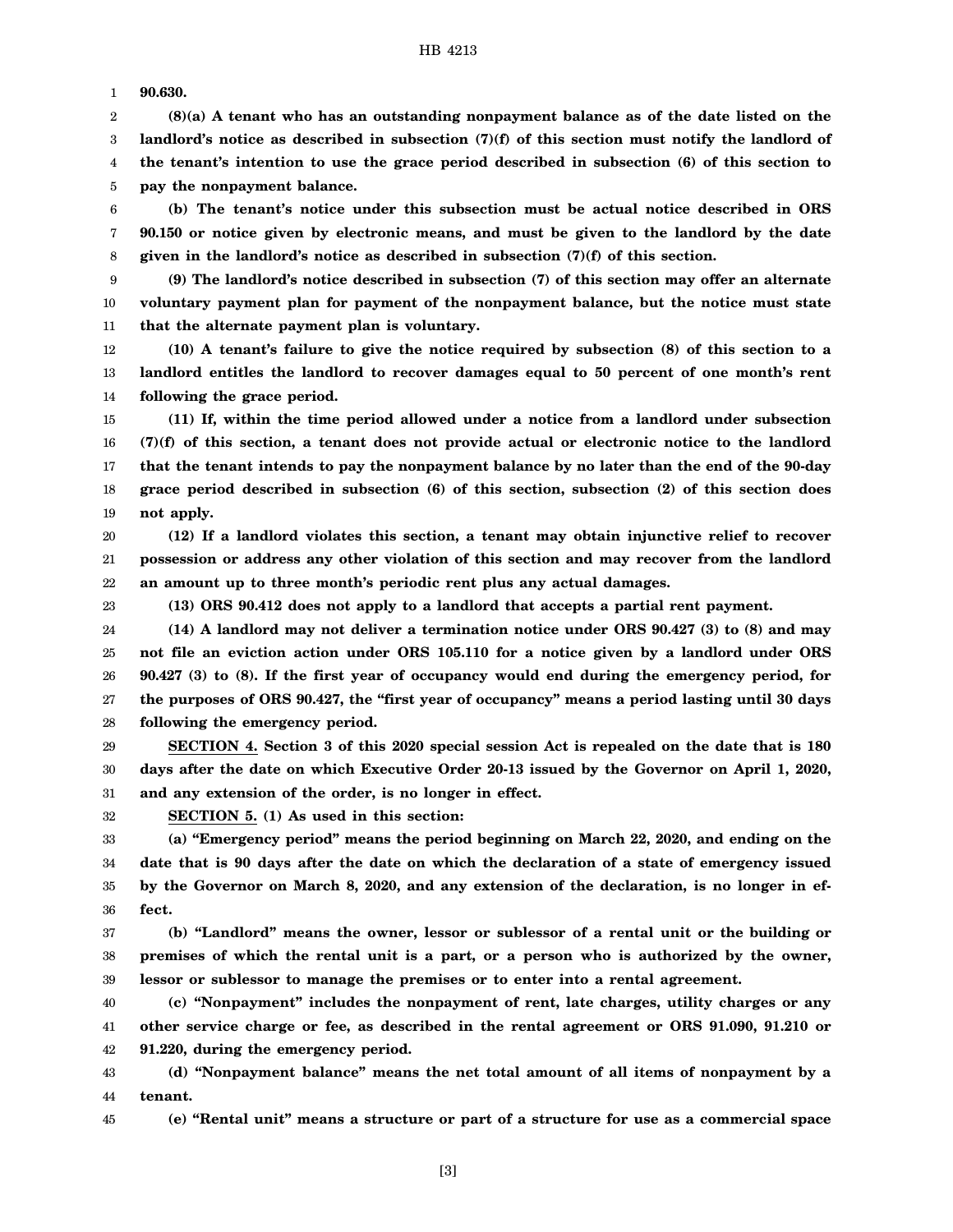1 2 3 4 5 6 7 8 9 10 11 12 13 14 15 16 17 18 19 20 21 22 23 24 25 26 27 28 29 30 31 32 33 34 35 36 37 38 39 40 41 42 43 44 45 **by a tenant. (f) "Tenant" means an individual or organization entitled under a rental agreement to occupy a rental unit to the exclusion of others. (2) Except as provided in subsection (10) of this section, during and after the emergency period and notwithstanding ORS chapter 91 and ORS 105.105 to 105.168, a landlord may not, and may not threaten to: (a) Deliver a notice terminating a rental agreement for a rental unit based on a tenant's nonpayment; (b) Initiate or continue an action under ORS 105.110 to take possession of a rental unit based on a termination notice for nonpayment delivered on or after March 22, 2020; or (c) Take any action that would interfere with a tenant's possession or use of a rental unit based on a tenant's nonpayment. (3) The tenant shall pay all received publicly funded rent assistance to the landlord as payment for rent. (4) Notwithstanding any provision in the rental agreement, a landlord may not impose a late fee or other penalty on a tenant for nonpayment under this section. (5) Following the emergency period, a tenant with an outstanding nonpayment balance has a 90-day grace period to pay the outstanding nonpayment balance. (6) Following the emergency period, a landlord may deliver a written notice to a tenant that substantially states: (a) The date that the emergency period ended; (b) That if rents and other payments that come due after the emergency period are not timely paid, the landlord may terminate the tenancy; (c) That the nonpayment balance is still due and must be paid; (d) That the tenant will not owe a late charge for the nonpayment balance; (e) That the tenant is entitled to a 90-day grace period to repay the nonpayment balance; (f) That within a specified date stated in the notice given under this subsection that is no earlier than 14 days following the delivery of the notice, the tenant must pay the nonpayment balance or notify the landlord that the tenant intends to pay the nonpayment balance by the end of the 90-day grace period described in subsection (5) of this section; (g) That failure of a tenant to give notice to the landlord of utilization of the grace period described in subsection (5) of this section may result in a penalty described in subsection (10) of this section; and (h) That rents and other charges or fees that come due after the emergency period must be paid as usual or the landlord may terminate the tenancy. (7)(a) A tenant who has an outstanding nonpayment balance as of the date listed on the landlord's notice as described in subsection (6)(f) of this section must notify the landlord of the tenant's intention to use the grace period described in subsection (5) of this section to pay the nonpayment balance. (b) The tenant's notice under this subsection must be given in compliance with ORS 91.110 or notice given by electronic means, and must be given to the landlord by the date given in the landlord's notice as described in subsection (6)(f) of this section. (8) The landlord's notice described in subsection (6) of this section may offer an alternate voluntary payment plan for payment of the nonpayment balance, but the notice must state that the alternate payment plan is voluntary.**